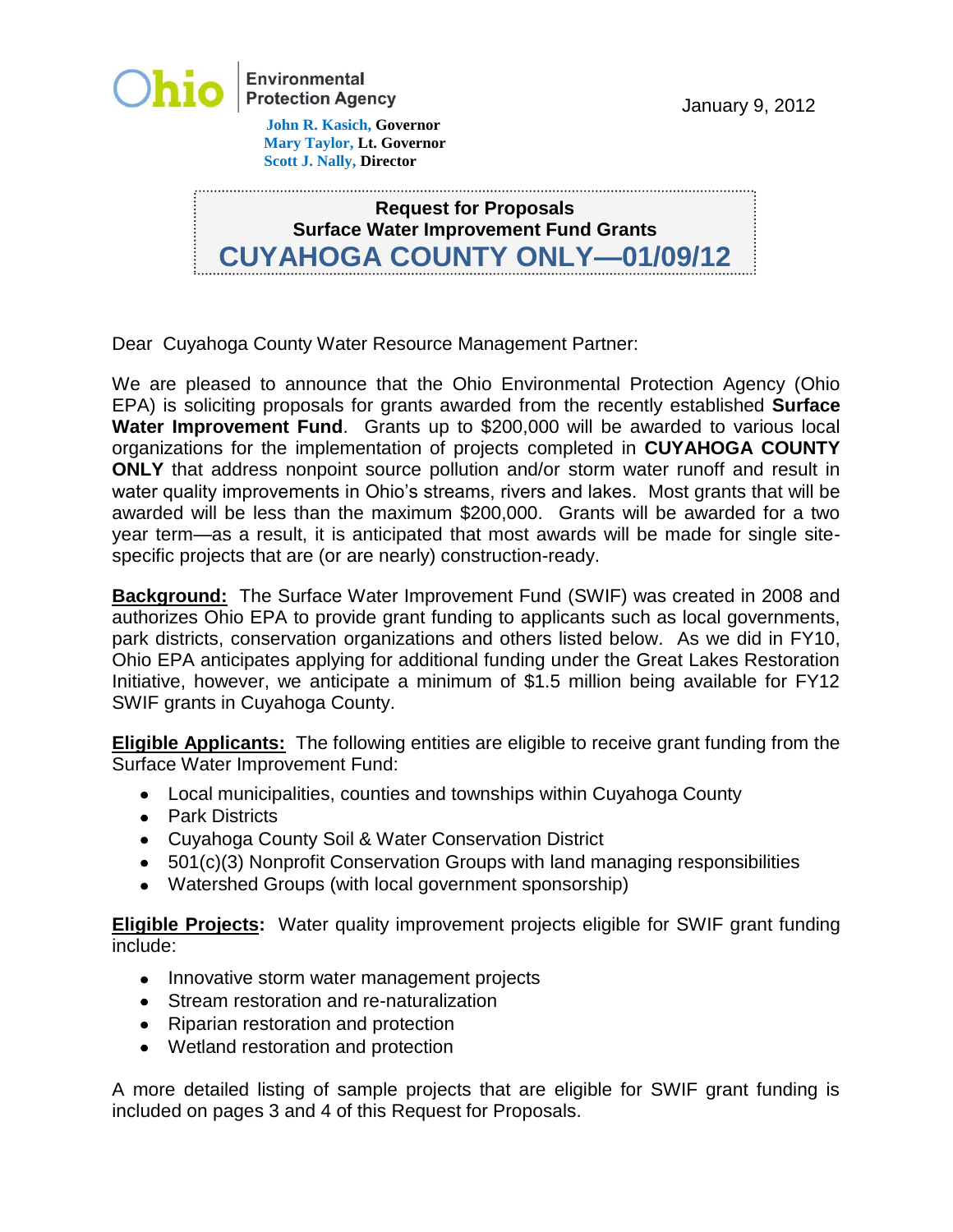**Priority Funding:** This county-specific round of SWIF grants is targeted to Cuyahoga County waters where nonpoint source pollution is a significant cause of aquatic life use impairments. Projects that eliminate such impairments and/or that restore impaired waters will score significantly higher in the review process and receive more favorable consideration.

Grants awarded under the SWIF will be done so following a competitive process. Projects demonstrating the following at the time of application will receive more favorable consideration during the review process:

- A readiness to proceed.
- Site-specific information or a specifically defined area of focus.
- Appropriate "rights-of-entry" and/or landowner authorization to work on the site
- Consistency with an approved Total Maximum Daily Load (TMDL), endorsed watershed action plan, and/or an approved Remedial Action Plan (RAP).
- Evidence that successful completion will result in the elimination of impairments, restoration of natural hydrologic conditions, reduction and/or passive treatment of storm water runoff and/or improvement of riparian or in-stream habitat conditions.
- Allowable, appropriate and reasonable project costs.
- Sponsors with the appropriate authority to complete the proposed project.

In addition, the Ohio EPA's director may elect to award SWIF funds for other projects when doing so may result in the elimination of impairments and/or advancement of nonpoint source management capacity.

**Grant Amounts:** Applicants may request up to \$200,000 in SWIF grant funding. There are **no local match requirements**, however, applicants providing local matching funds *(cash match only—no in-kind services will be counted as match for scoring purposes)* will receive additional points during the grant review process.

**Grant Terms and Requirements:** SWIF grants will be awarded for a two-year period. Successful applicants will be required to execute a formal grant agreement with Ohio EPA and projects must be completed within the two-year grant year period. *Projects that are "shovel-ready" will receive higher consideration.*

**Public Outreach Requirements:** All applications for SWIF grants must include projectspecific public outreach activities (such as public meetings, project tours, signs, newsletters, and fact sheets) describing how the successes of the project will be communicated throughout the community. Costs associated with project-specific public outreach activities are eligible as a cost component of a SWIF grant, but may not exceed five percent (5%) of total project costs. *General nonpoint source and/or environmental education and outreach activities are NOT eligible for SWIF funding.*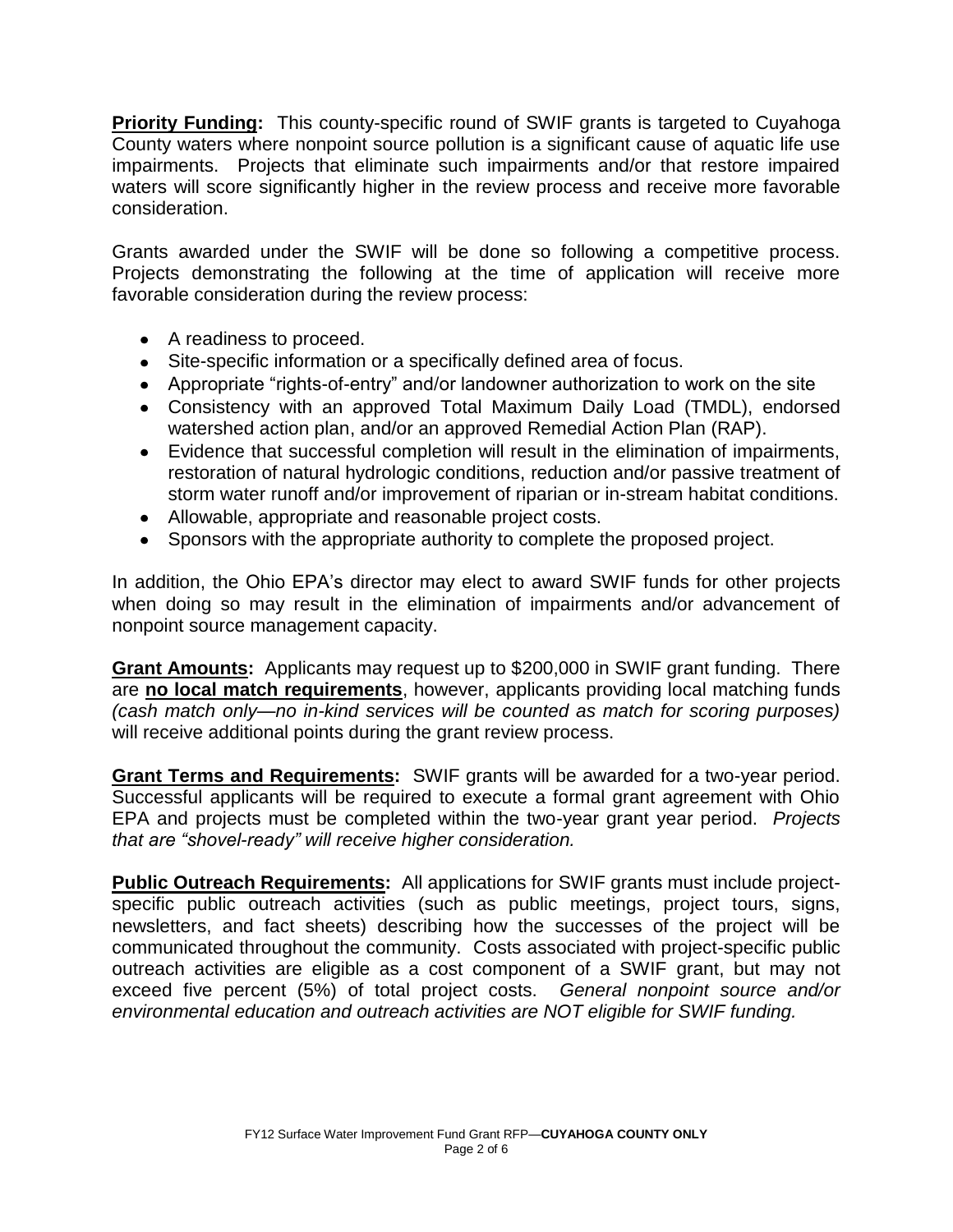# **Sample Project Listing**

A listing of the types of eligible projects for SWIF grant funding follows.

## **Innovative Storm Water Demonstration Projects**

Uncontrolled runoff from storm events may be a serious contributor of nonpoint source pollutants to some of Ohio's streams. Many urban areas in Ohio are required to regulate and/or manage storm water flow and do so under storm water permits issued by Ohio EPA. *(SWIF grants may not be used to implement any activities required under storm water or as mitigation for other permits such as those issued under Section 401 of the Clean Water Act).* Recent trends in storm water management have identified innovative practices and techniques that are showing increasing promise in the management of storm water. Ohio EPA is interested in promoting these practices by funding local projects that demonstrate these innovative storm water management practices. Eligible projects include, but are not limited to the following:

- Retrofitting public commons or parking areas with permeable pavements.
- Installing small scale green roofs on public buildings
- Installing bio-filtration islands and/or vegetated retention structures such as large public rain gardens\* or large infiltration planting areas.
- Installing passive "treatment trains" combining multiple BMPs such as pocket wetlands, bio-filtration islands and others.
- Constructing storm water treatment wetlands.
- Constructing rainwater harvesting and reuse systems on public buildings or facilities.
- Other practices designed to demonstrate innovative storm water management.

*\*Surface water improvement funding may not be used for projects such as rain gardens, rain barrels or others conducted on lands owned by private for-profit businesses and/or individual homeowners.*

*Examples of successful storm water demonstration projects completed using SWIF grants may be found at the Seven Hills City Hall, North Olmsted City Hall, Mayfield Heights City Hall, and at Cumberland Park in the city of Cleveland Heights.*

### **Stream Restoration and/or Re-naturalization Projects**

Stream restoration or re-naturalization projects that restore in-stream habitat, natural flow conditions and stable morphological conditions are highly encouraged. Eligible projects include, but are not limited to:

- Natural stream channel restoration where site conditions are appropriate.
- Stream bank stabilization, using materials other than rip-rap.
- Levee/dike removal or modification to reconnect streams to flood plain areas.
- Lowhead dam removal and/or modification of larger dams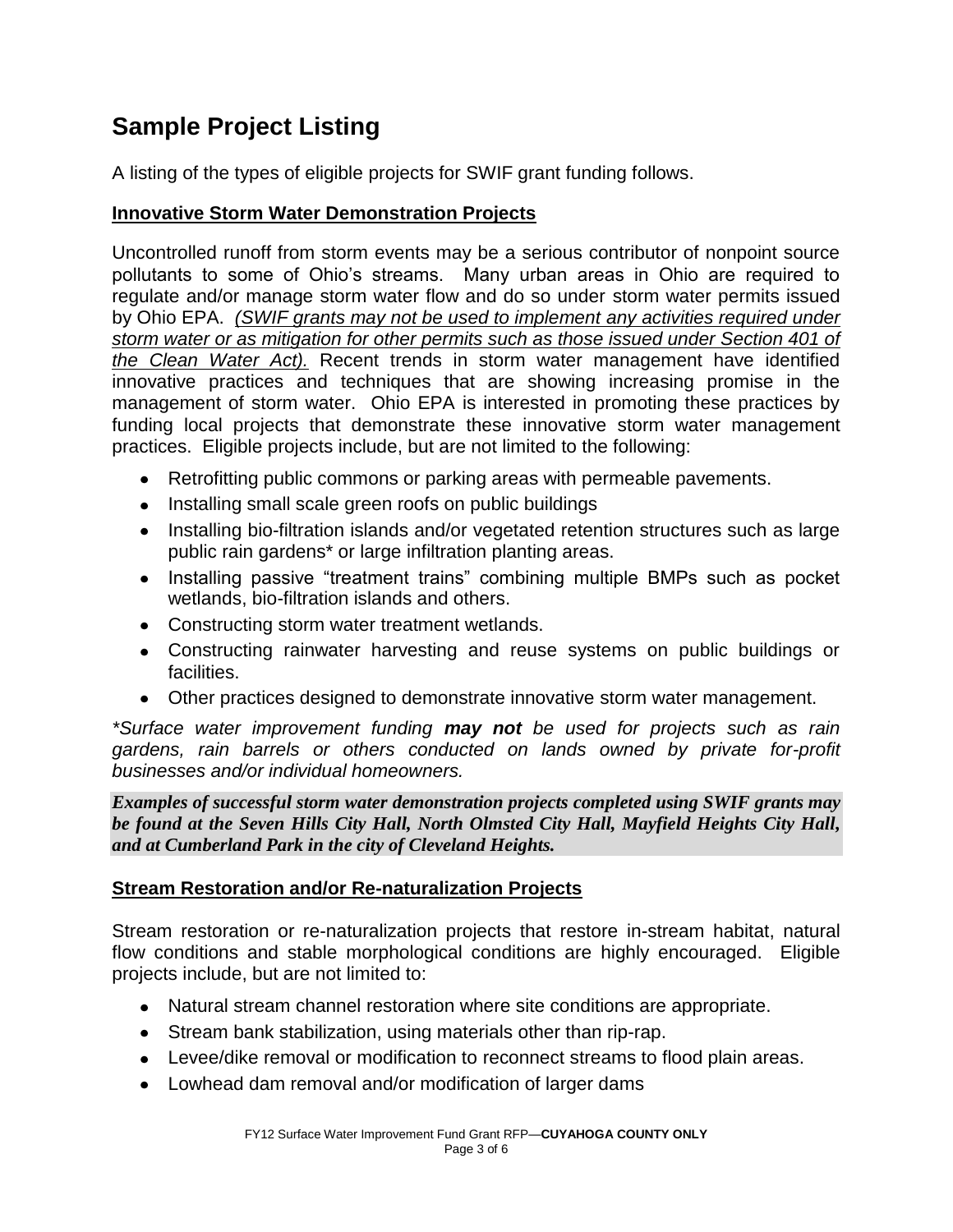- In-stream habitat restoration
- Other projects that restore natural stream ecology, morphology and flow.

Stream restoration projects will receive a higher score when restored areas are protected with conservation easements and/or other riparian protection measures such as riparian ordinances. Any easements acquired using SWIF funding must be done so consistent with provisions of Ohio Revised Code Section 5301.67(A);

*Examples of successful stream restoration projects that are consistent with the types of projects we anticipate funding with SWIF funding may be found at Highland Hills Golf Course in Cleveland, the Shaker Heights Middle School or at the Holden Arboretum in northeast Ohio.**Examples of successful dam removal projects may be found at the city of Kent, Munroe Falls or in the Cleveland Metroparks Euclid Creek Reservation.*

#### **Riparian Restoration and/or Protection Projects**

Projects that propose to protect high quality riparian areas along high quality streams and/or to restore impacted riparian areas along impaired streams are encouraged. Eligible projects include, but are not limited to the following:

- Riparian plantings using native hardwood tree and shrub species
- Riparian wetland restoration
- Invasive species management in riparian wetland and/or forested areas
- Floodplain re-naturalization projects
- Levee/dike removal or modification to reconnect streams to flood plain areas.

*The stream restoration sites listed above also provide good examples of riparian restoration activities that would be eligible under the SWIF grant program.*

#### **Wetland Protection, Restoration and/or Renaturalization**

Wetland areas play a critical role in the effective filtering of nonpoint source pollutants/nutrients. We are particularly interested in funding projects that protect or restore existing wetland areas that are currently being degraded by land uses such as farming, mowing or active development. Eligible wetland projects include but are not limited to the following:

- Restoration of previous naturally occurring wetland areas that have been converted to farmland, parkland and/or other upland uses.
- Replanting of impacted wetland areas using native plants, tree and shrubs species that naturally occur in Ohio.
- Control, management and/or eradication of non-native invasive species in high quality naturally occurring wetland areas.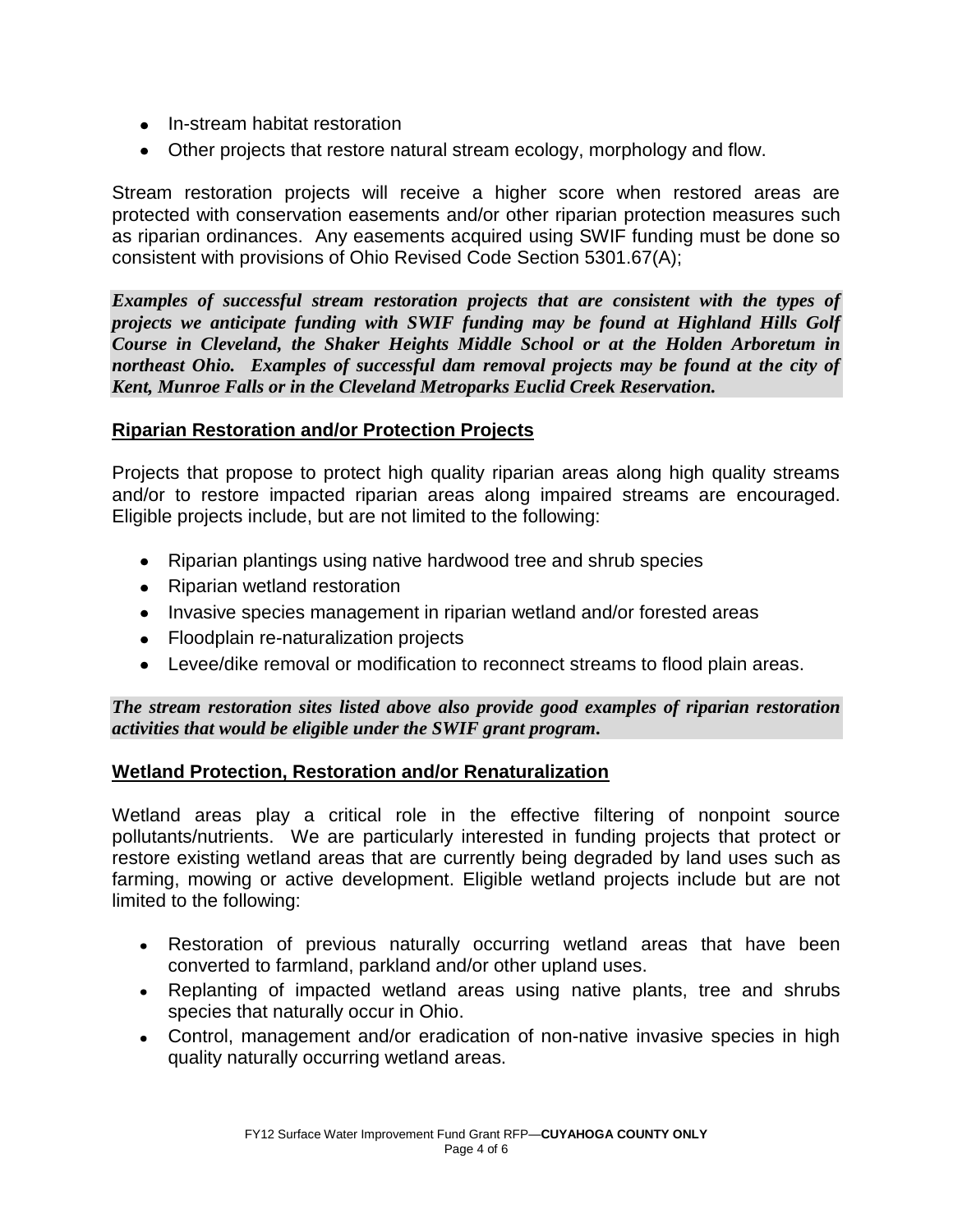*Surface Water Improvement funding may NOT be used for the construction of highly engineered wetlands on sites where wetlands never previously existed.*

*An example of a successful wetland restoration project funded using a SWIF grant may be found at the Shaker Lakes Nature Center in Shaker Heights, Ohio.*

**Ineligible Projects:** The following activities are **not** eligible for SWIF grant funding:

- 1. Logjam removal projects and/or drainage ditch maintenance or management.
- 2. Projects to repair and/or replace home sewage treatment systems.
- 3. Projects required under enforcement order or a supplemental environmental project required as part of a settlement agreement or required as mitigation under conditions of a regulatory permit.
- 4. Any project that is part of a nutrient trading program.
- 5. Projects that propose the construction of dikes or levees within a floodplain.
- 6. Projects that propose best management practices (BMPs) or "end-of-pipe treatments" which are either required or anticipated to be required under an NPDES permit or a permit to install.
- 7. Projects required under Phase 1 or Phase 2 NPDES storm water compliance.
- 8. Research or monitoring activities.

#### **Application Deadline and Review Procedures**

The deadline for submitting SWIF grant applications is close of business **March 31, 2012.** Applications **must** be complete and postmarked by the above date to be considered for funding. Applications postmarked (or hand-delivered) after this date will be returned to the applicant without further consideration.

Please submit **three** (3) copies of the complete application with **original (blue ink)**  signatures and **one** (1) copy of the application in **Microsoft Word** format on a CD. Completed applications may be mailed or delivered to:

> Ohio Environmental Protection Agency Division of Surface Water Attn: Russ Gibson, NPS Program Manager 50 West Town Street, Suite 700 Columbus, Ohio 43216-1049

Upon receipt, all SWIF grant applications will be reviewed for completeness, technical merit and adherence to the SWIF grant RFP criteria. Applications found to be administratively complete will undergo a comprehensive review using criteria designed to evaluate and score the following: